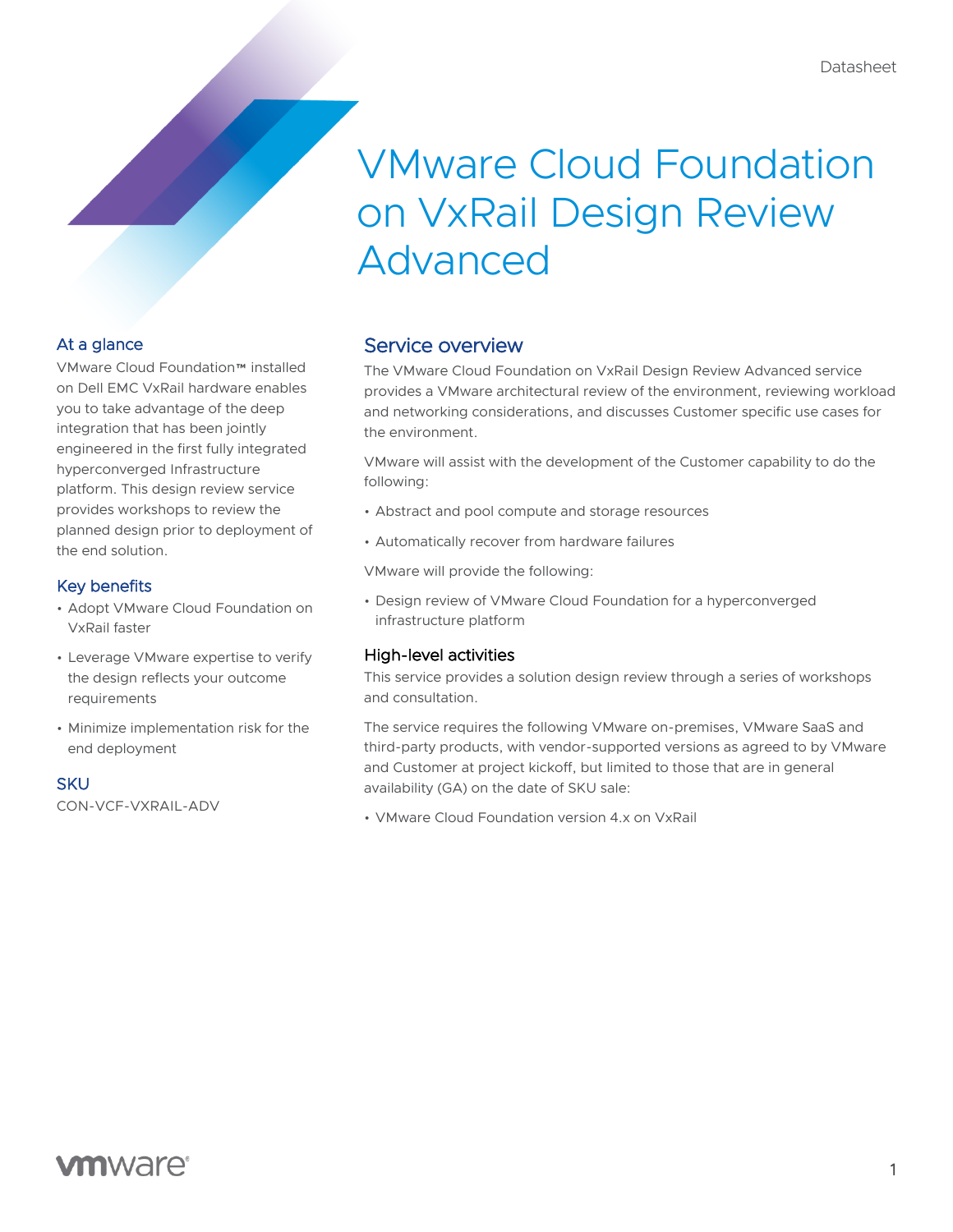# Project scope

The scope of the service is defined in the following table.

| Design review of VMware Cloud Foundation on VxRail              |                  |                                                                                                                                                                                                         |
|-----------------------------------------------------------------|------------------|---------------------------------------------------------------------------------------------------------------------------------------------------------------------------------------------------------|
| Specification                                                   | Parameters       | Description                                                                                                                                                                                             |
| <b>VMware Cloud</b><br>Foundation on<br>VxRail design<br>review | Up to two $(2)$  | VMware Cloud Foundation on VxRail<br>management domain design reviews<br>performed.                                                                                                                     |
| Environmental<br>discovery and<br>use case<br>workshop          | Up to four $(4)$ | Environmental discovery and use case<br>workshop for VMware Cloud Foundation<br>conducted, including discussions on the<br>usage patterns and intentions, consumption,<br>and migration considerations. |
| Design<br>decisions and<br>considerations<br>workshop           | Up to two $(2)$  | Design decision and consideration<br>workshops conducted.                                                                                                                                               |
| Network design<br>workshop                                      | Up to four $(4)$ | VMware Cloud Foundation network design<br>workshops conducted, including both NSX-T<br>manager and edge cluster configurations.                                                                         |
| VI workload<br>domains<br>workshop                              | Up to four $(4)$ | VI workload domains workshops performed,<br>including discussions on both VMware<br>vSphere and VMware NSX-T sizing and the<br>appropriate configurations for the given<br>usage patterns.              |

# Out of scope

#### General

- Installing and configuring custom or third-party applications and operating systems on deployed virtual machines.
- Operating system administration including the operating system itself or any operating system features or components.
- Managing change to virtual machines, operating systems, custom or thirdparty applications, databases, and administration of general network changes within Customer control.
- Remediation work associated with any problems resulting from the content, completeness, accuracy, and consistency of any data, materials, or information supplied by Customer.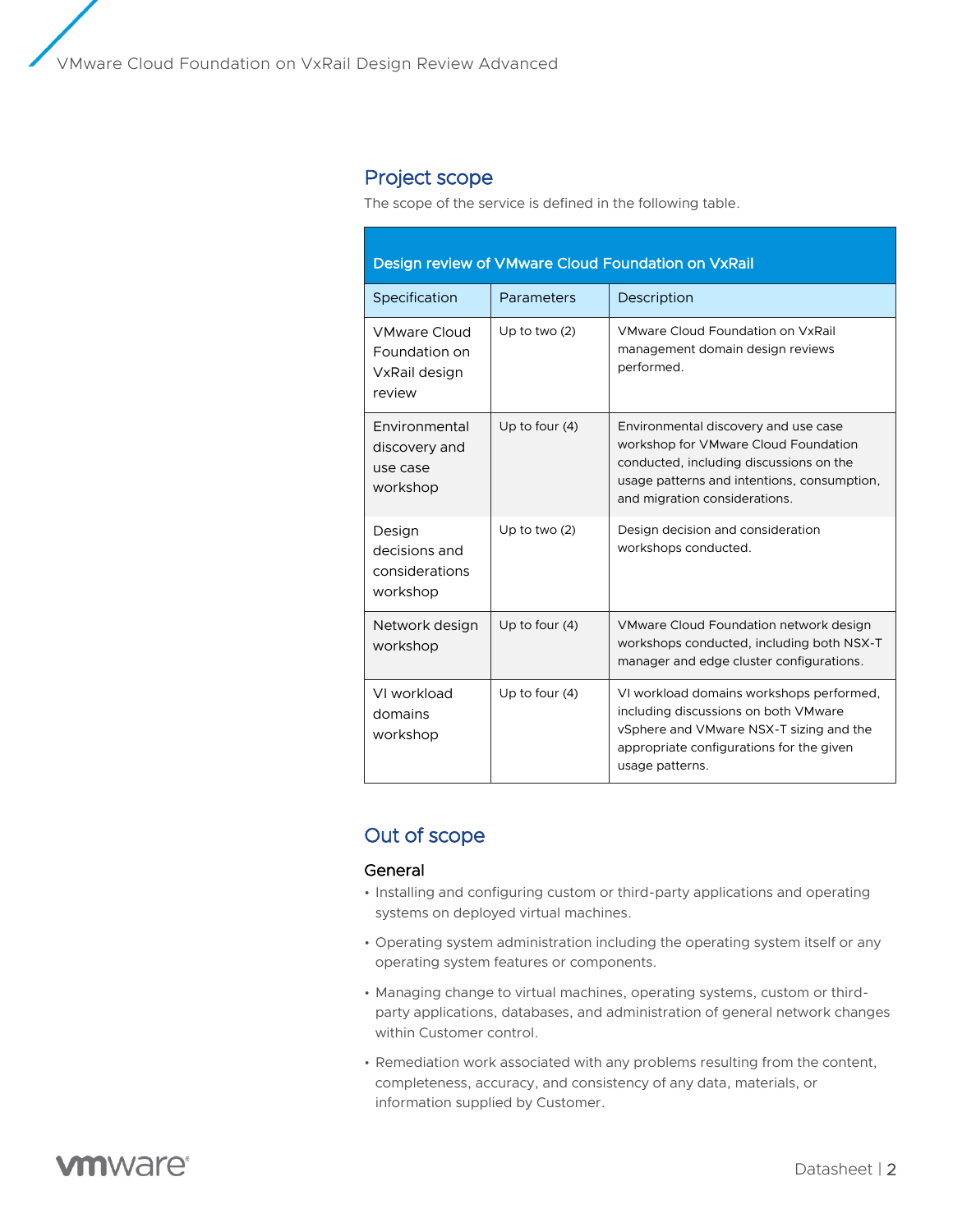- Installing or configuring VMware products not included in the scope of this document.
- Installing or configuring third-party software or other technical services that are not applicable to VMware components.
- Configuring VMware products used for the service other than those implemented for the mutually agreed-to use cases.
- Customer solution training other than the defined knowledge transfer session.

#### VMware Cloud Foundation on VxRail

- Design of the physical network. VMware will only advise as to the required configurations to help with VMware Cloud Foundation deployment including a discussion on federated networking as appropriate for the environment.
- Design of stretched networking if being used in the engagement. This service assumes that the appropriate stretched networking is configured prior to start of the engagement. This includes the design of cross rack stretched vLAN infrastructure as required by the hardware.
- Deployment of VMware Cloud Foundation. The deployment of VMware Cloud Foundation on Dell EMC VxRail hyperconverged infrastructure is a customized installation.

### Estimated schedule

VMware estimates that the duration of this project will not exceed four (4) weeks. VMware will operate according to a schedule agreed to by both parties. Typically, consulting services are performed during normal business hours and workdays (weekdays and non-holidays).

# Project activities

#### Phase 1: Initiate

The VMware Project Manager hosts one (1) project initiation call with key Customer and VMware stakeholders.

Topics to be discussed include:

- Project business drivers, scope, and objectives.
- Project deadlines, timelines, scheduling, and logistics.
- Identification of key Customer team members who VMware will work with to accomplish the tasks defined in this data sheet.
- Participating team members are confirmed and contact details are exchanged to schedule the project kickoff meeting.

Deliverables include:

• One (1) project initiation call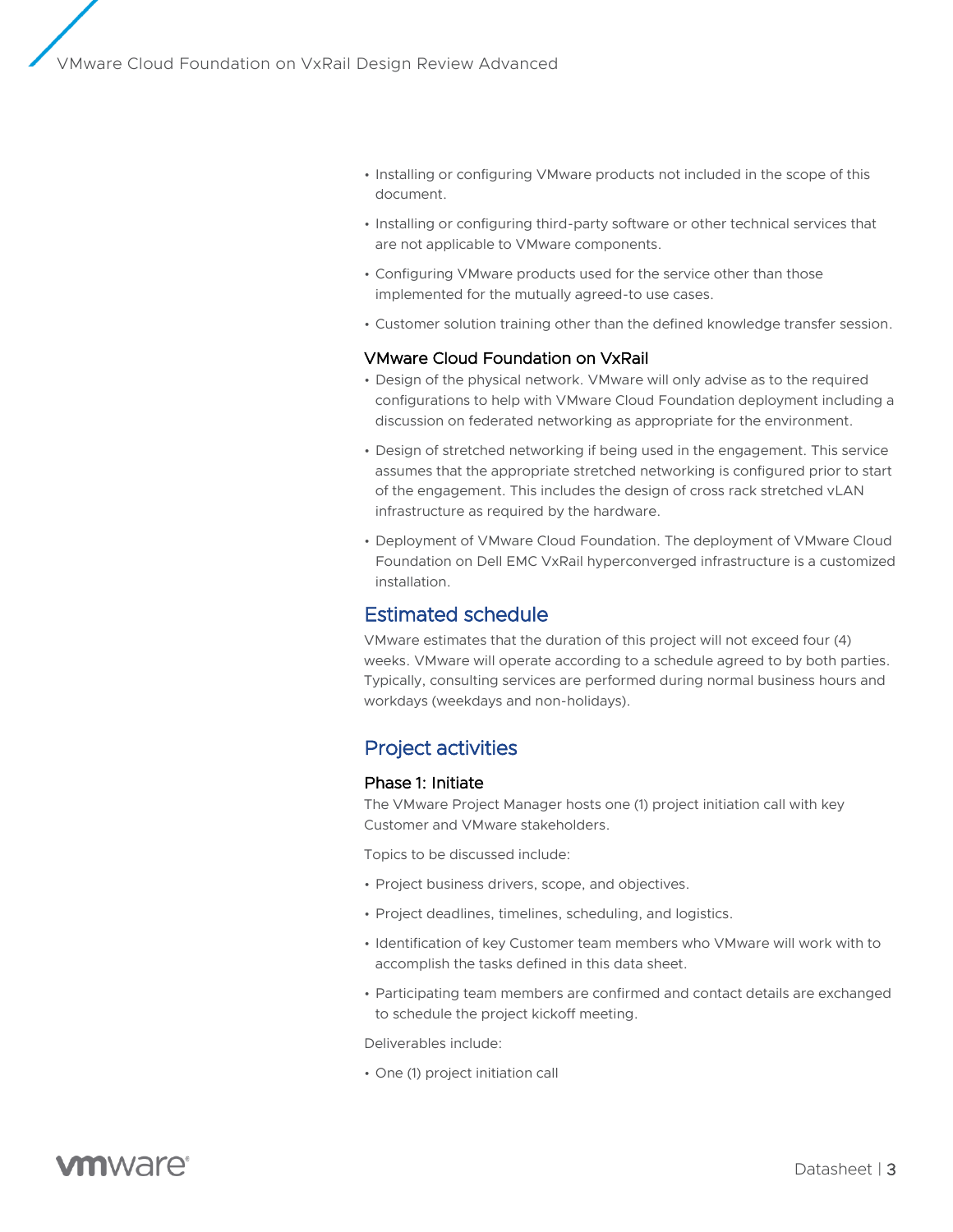#### Phase 2: Plan

VMware leads one (1) project kickoff meeting with Customer project sponsors and stakeholders to review expectations about the purpose of the engagement, the delivery approach, and estimated timelines.

The objectives of the meeting are:

- Introduce the VMware team, roles, and responsibilities.
- Describe the project goals, phases, and key dates.
- Agree on communication and reporting process and create a communications plan.
- Validate the project expectations and clarify roles and responsibilities.
- Confirm prerequisites are met as detailed in the solution checklist for specified solutions.
- Present the solution overview for specified solutions, including expected project results and deliverables.

The VMware Project Manager and the Customer Project Manager collaborate to develop the project plan.

Deliverables include:

- Communications Plan
- One (1) project kickoff meeting
- Project Plan

#### Phase 3: Execute

VMware leads Customer project team in a series of workshops to review the design for the solution.

VMware does the following:

- Conducts design workshops.
- Verifies the design and documents the expected configuration which will be deployed.

Deliverables include:

• Up to One Hundred Sixty (160) hours of design workshops

#### Phase 4: Close

The VMware Project Manager conducts one (1) closure meeting with the Customer covering project status, next steps, and how to engage further with VMware.

Deliverables include:

- Engagement summary presentation
- One (1) closure meeting